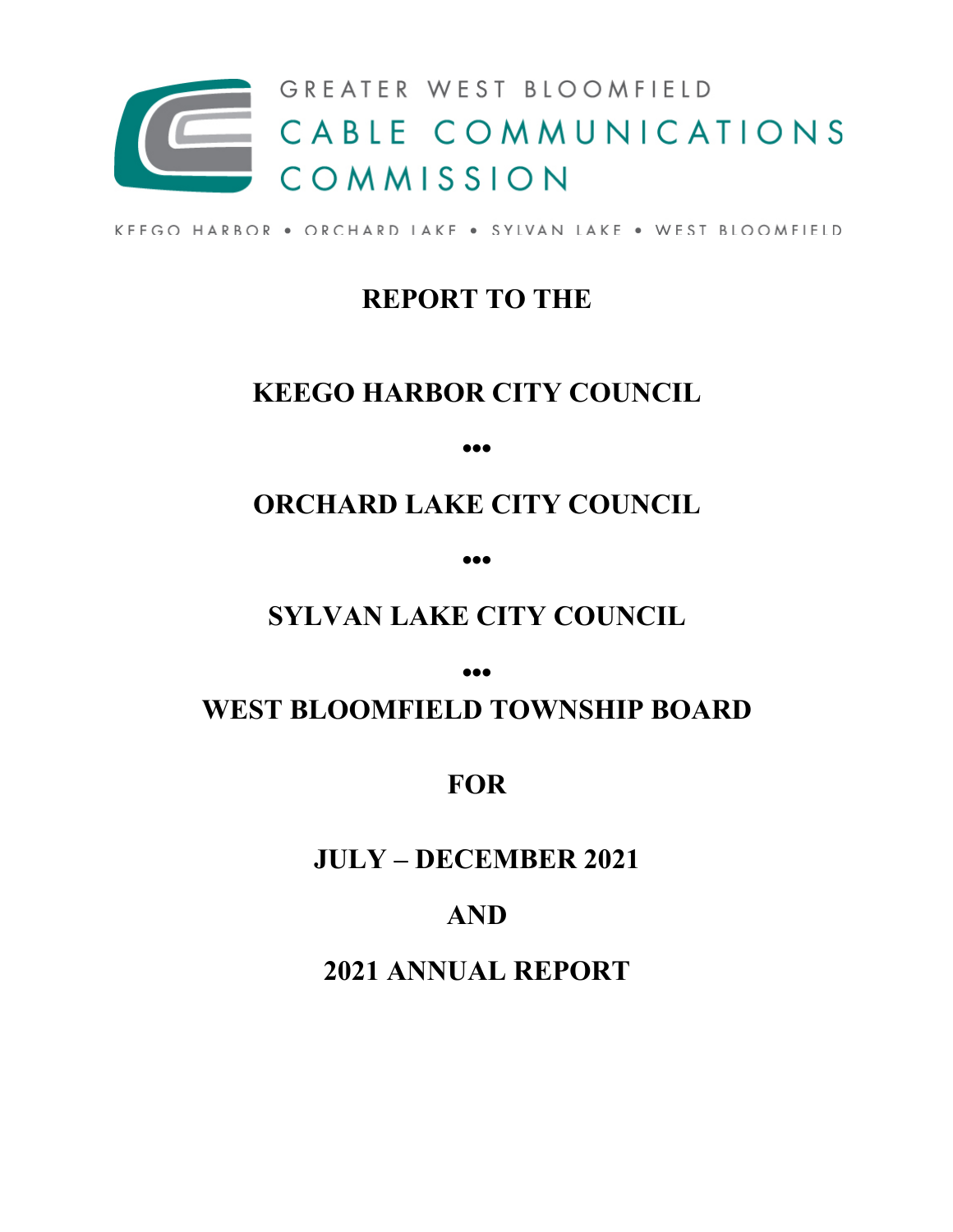From July through December 2021, the Greater West Bloomfield Cable Communications Commission dealt with a number of business items:

- Civic Center TV
- Commission assistance to residents
- cable industry trends
- 2021 initiative
- strategic plan
- programming and administrative contract services

### CIVIC CENTER TV

At its monthly meetings, the Commission received reports regarding programming produced for cablecast on Civic Center TV in the second half of 2021.

Megacast (120 episodes) Splash (15 episodes) Splash Live (18 episodes) WBHS National Signing Day Sylvan Lake: 100 years and Flowing! Orchard Lake Bond Issue Informational Video Orchard Lake Museum Grand Re-Opening Ribbon Cutting Ceremony Heroes Appreciation Event (West Bloomfield Parks) Roosevelt School 100<sup>th</sup> Anniversary (Greater West Bloomfield Historical Society)

### COMMISSION ASSISTANCE TO RESIDENTS

At its meetings in the second half of 2021, the Commission received reports of assistance provided to cable subscribers in resolving customer service issues with Comcast and AT&T.

#### CABLE INDUSTRY TRENDS

At its meetings in the second half of 2021, the Commission received reports regarding changing consumer preferences in the cable television industry and the effect of those changes on the four communities and the Commission's ability to fulfill its mission.

#### 2021 INITIATIVE

At its September and December meetings, the Commission received reports regarding its 2021 initiative to increase Civic Center TV viewership, relevance, and economic stability, specifically the expansion of the Megacast to Waterford, Orion, and the entire state through the streaming app "My Michigan TV".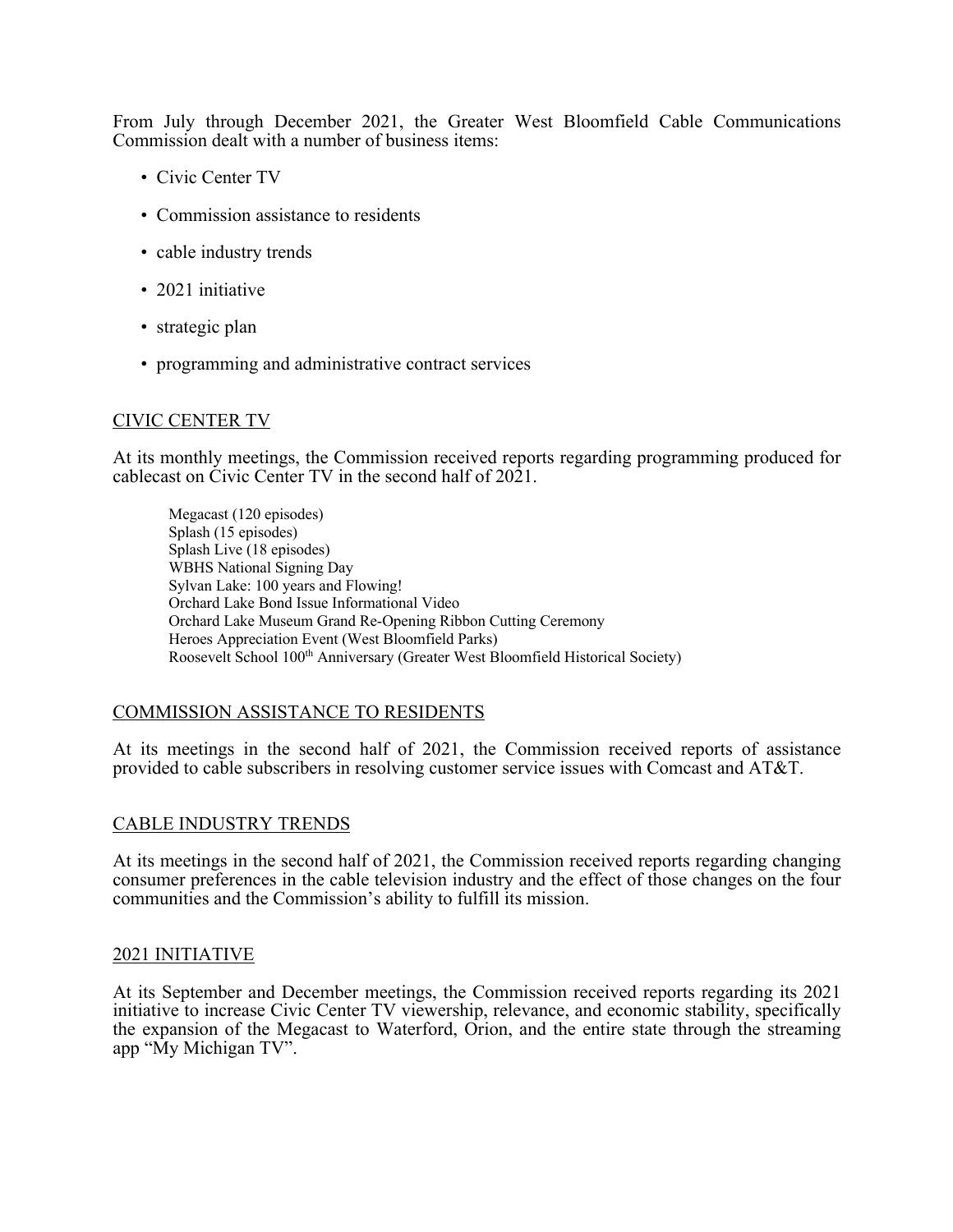## STRATEGIC PLAN, 2022-2025

At its October meeting, the Commission approved a strategic plan for the next three years.

### PROGRAMMING AND ADMINISTRATIVE CONTRACT SERVICES

At its December meeting, the Commission renewed agreements with its contractors to provide programming and administrative services in 2022.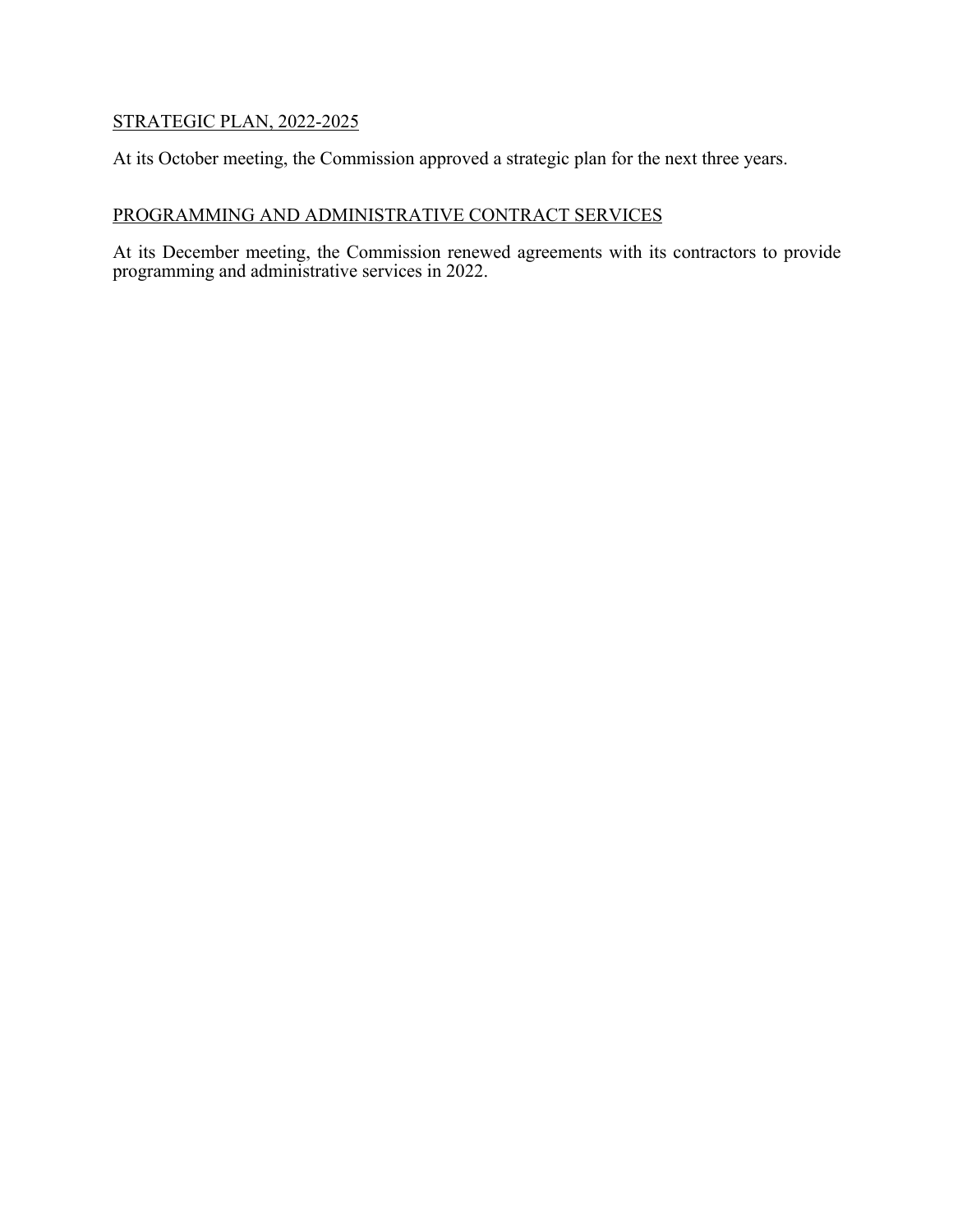In 2021, the Greater West Bloomfield Cable Communications Commission dealt with a number of business items:

- Civic Center TV
- Commission assistance to residents
- cable industry trends
- Sunshine Week 2021
- Lakes FM studio
- Comcast Lift Zones
- Chuck Scott recognition
- State of the Communities
- public comment
- strategic plan
- emergency broadband benefit
- 2021 initiative
- programming and administrative contract services

### CIVIC CENTER TV

At each of its monthly meetings, the Commission received reports of programs produced for cablecast on Civic Center TV in 2021.

Megacast (250 episodes) The Splash (21 episodes) Splash Live (18 episodes) GWB Chamber of Commerce Installation of Board Officers United We Walk 2021 Virtual Event WBHS National Signing Day - February 3, 2021 (WB Schools) COVID-19 Vaccine Townhall (Henry Ford West Bloomfield Hospital, WB Parks, Chamber of Commerce, WBT Township) Cook with Us: A Celebration of Black History Month (WB Parks) WBHS Football Awards and Championship Banner Raising Ceremony 2021 State of the Communities (Virtual) Perspectives on Traditional Native American Life – Apple Island Pine Lake Cemetery Memorial Day Ceremony PSA: West Bloomfield Township GFL Invoice Clarification Sylvan Lake: 100 years and Flowing! Orchard Lake Bond Issue Informational Video Orchard Lake Museum Grand Re-Opening Ribbon Cutting Ceremony Heroes Appreciation Event (West Bloomfield Parks) Roosevelt School 100<sup>th</sup> Anniversary (Greater West Bloomfield Historical Society)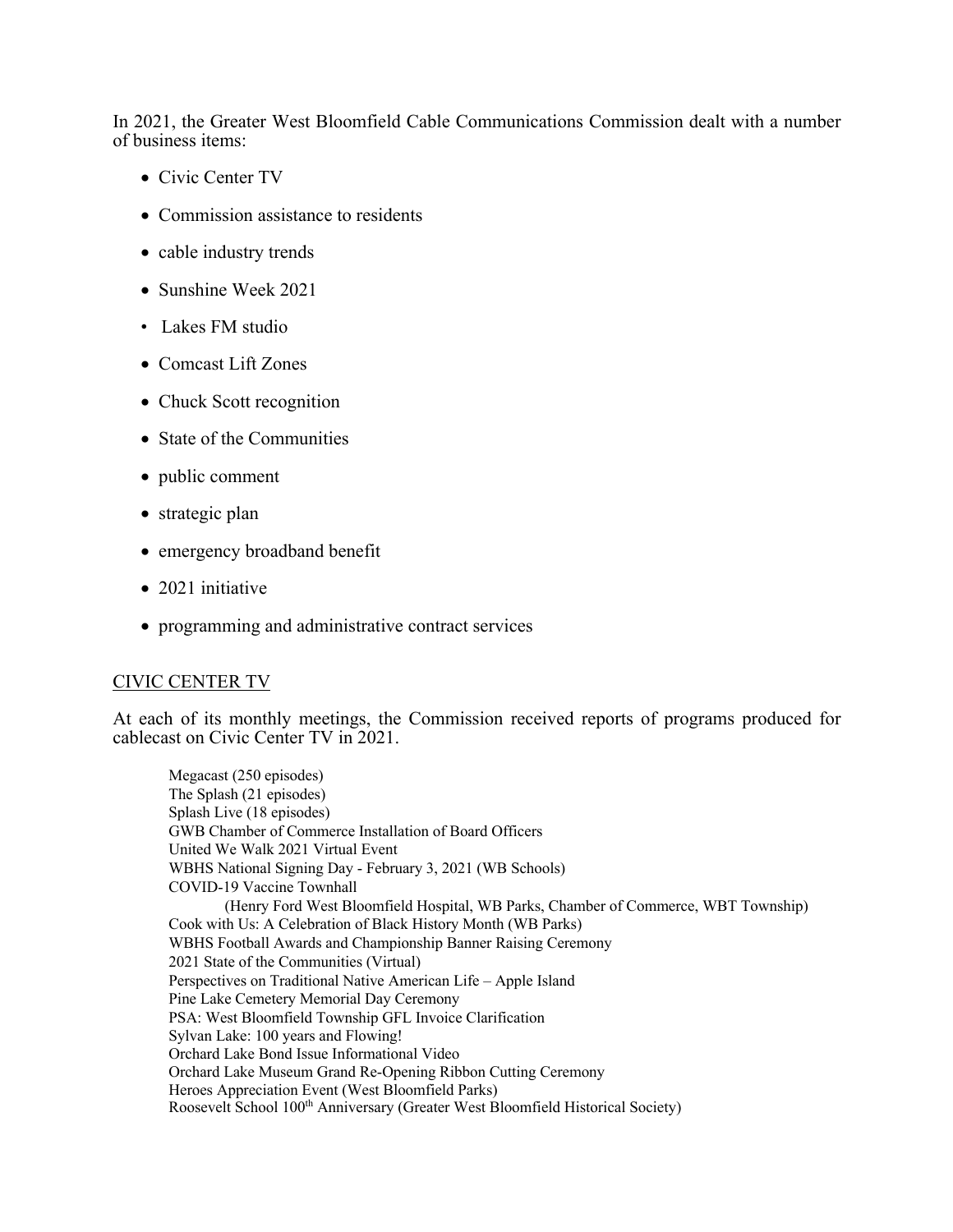### COMMISSION ASSISTANCE TO RESIDENTS

At its meetings in 2021, the Commission received reports regarding assistance provided to Comcast and AT&T subscribers in the four communities in the areas of customer service, billing, equipment, unburied cable, and installation costs.

#### CABLE INDUSTRY TRENDS

At its meetings in 2021, the Commission received reports regarding changing consumer preferences in the cable television industry and the effect of those changes on the four communities and the Commission's ability to fulfill its mission.

#### SUNSHINE WEEK 2020

At its January meeting, the Commission adopted a resolution supporting Sunshine Week 2021, a national initiative advocating open and transparent government, and voted to recommend that each of the four communities do the same.

#### NEW LAKES FM STUDIO

At its February meeting, the Commission was introduced to the new Lakes FM studio and Megacast set in the TV studio at Green Media Center.

#### COMCAST LIFT ZONES

At its February meeting, the Commission noted the establishment of "Lift Zones" by Comcast, community centers equipped with computers and internet service for public use.

#### CHUCK SCOTT RECOGNITION

At its March meeting, the Commission voted to recognize former West Bloomfield resident Chuck Scott for his contributions in establishing Lakes FM in 1974 and assisting in its renovation in 2015.

#### STATE OF THE COMMUNITIES

In March, the Commission hosted the third annual "State of the Communities" a virtual event featuring Q&A with the elected leaders of Keego Harbor, Orchard Lake, Sylvan Lake, and West Bloomfield.

#### PUBLIC COMMENT

At its April meeting, the Commission received public comment regarding content posted on You Tube by Civic Center TV.